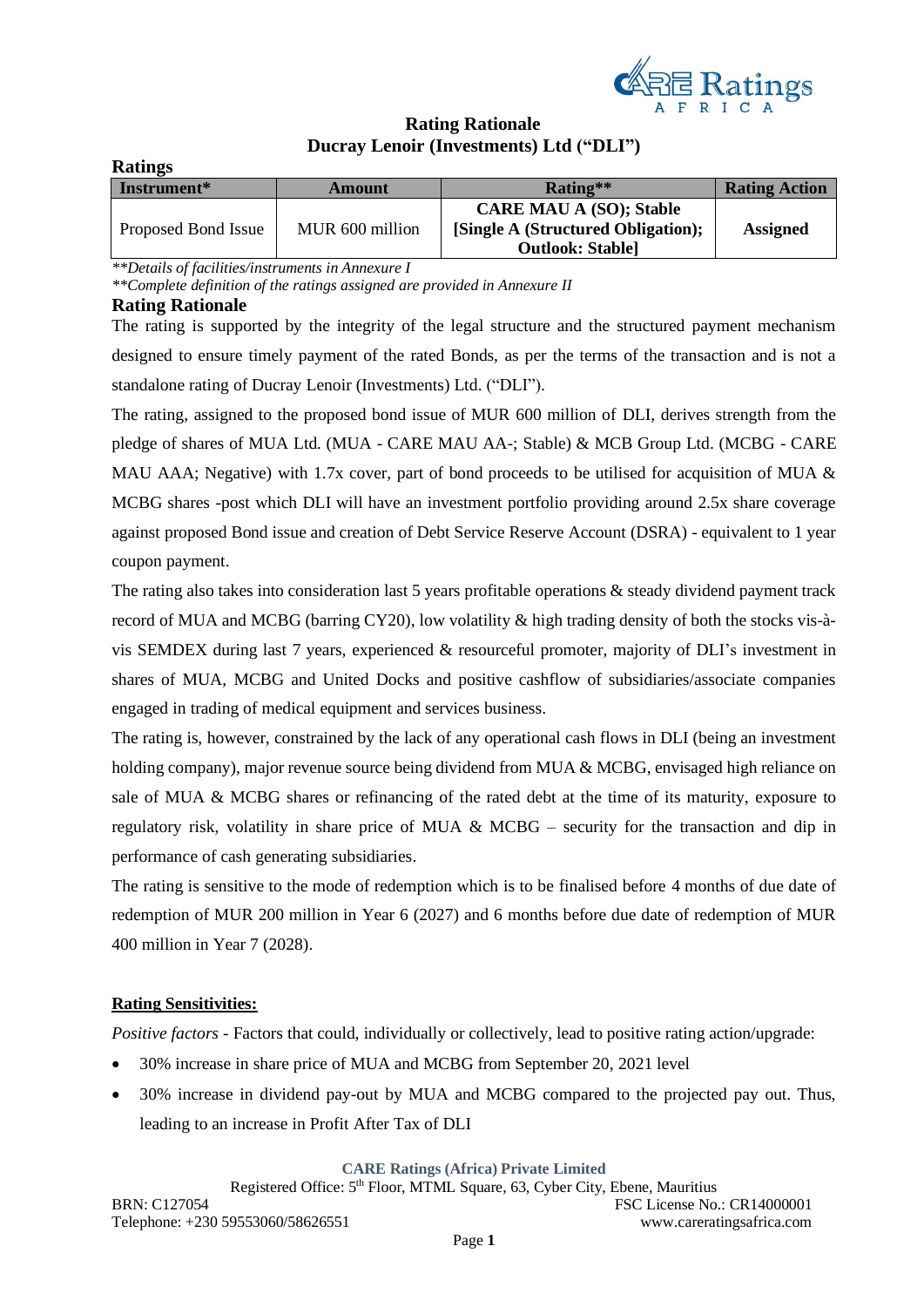

*Negative Factors-* Factors that could, individually or collectively, lead to negative rating action/downgrade:

- Additional debt over and above the proposed bond issue of MUR 600 million in DLI which may affect DLI's ability to service debt.
- Any additional debt availed by KASA Holdings Ltd which may affect its ability to pay MUR 20 million.
- Lower dividend pay-out by MUA and MCBG compared to the projected pay out which may affect DLI ability to service debt/interest
- Decline in share price of MUA and MCBG by more than 15% from September 20, 2021, level.
- Deterioration in credit profile of MCBG and MUA.

## **BACKGROUND**

Ducray Lenoir (Investment) Ltd ("DLI"), was incorporated in July 2005, as an investment holding company. DLI is an 100% subsidiary of Societe Asteros, a company 100% controlled and managed by Mr. Dominique Galea and his family. Along with the investment in its subsidiaries, DLI also holds the investment in listed domestic companies (primarily in MUA, MCBG and United Dock).

DLI is the holding company of Ducray Lenoir Ltd, Ducray International Ltd, Medlife Supplies Ltd, Watertech Limited, Horus Ltee, Societe Forancis and others. Additionally, the company has investments in Petite Riviere Investments Ltd and Poivree Ltee as associates. DLI through its subsidiaries and associates offer a wide range of products & services in various sectors of the economy including importing and selling of laboratory equipment and medical equipment, engineering, water treatment & maintenance services and others. The group structure as at August 31, 2021 is depicted below:



Snapshot of DLI's investments as on August 31, 2021:

*1.* **Equity shares of listed companies in Mauritius** – Along with the investment in Subsidiaries (as depicted in the group structure above), DLI also holds the investment in listed Mauritian companies. As at August 31, 2021, DLI has an investment portfolio of MUR 1,246 million (December 31, 2021 - MUR 850 million). *99% of the investment portfolio (MUR 1,246 million) is invested in shares of MUA Ltd. (66% - CARE*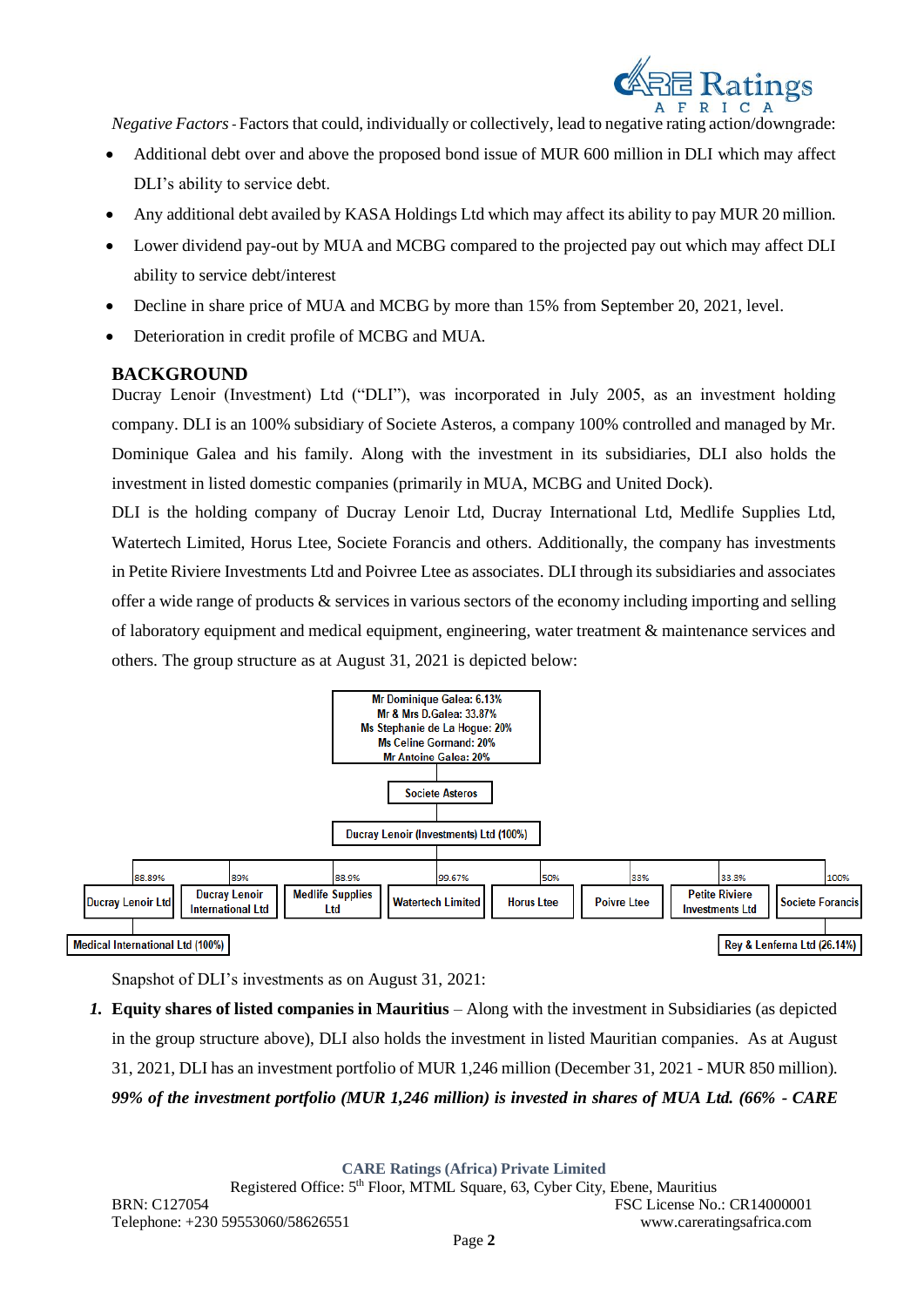

*MAU AA-; Stable), MCB Group Ltd. (20% - CARE MAU AAA; Negative) and United Docks Ltd. (13%). As at August 31, 2021, DLI is the major shareholder in MUA - holding 14%.* 

- **2. Investment in trading of medical equipment -** DLI, through its subsidiaries Ducray Lenoir Ltd., Ducray Lenoir International Ltd., Medlife Supplies Ltd and Medical International Ltd is engaged in importing and selling of laboratory and medical equipment.
- **3. Investment in service sector -** DLI, through Societe Forancis holds Rey & Lenferna Ltd. Rey & Lenferna Ltd. along with its subsidiaries is engaged in providing solutions in the automotive, commercial, industrial, residential and textile sector.
- **4. Investment in property business-** DLI, through its subsidiaries Horus Ltee, Poivre Ltee, Petite Riviere Investments Ltd holds rental yielding properties (land or building) in Mauritius.
- **5. Investment in aqua sector -** Watertech Limited is involved in the designing, construction, monitoring of fountains & ponds, irrigation systems, swimming pools, etc. It is regarded among the best in the field of water and wastewater treatment in Mauritius and Seychelles.

DLI is governed by 3-member Board of Directors comprising of 1 Executive and 2 Non-Executive Director, all belonging to Galea family. The strategic affairs of the company are looked after by Mr. Dominique Galea - Chairman of the group. He is assisted by Ms. Stephanie de La Hogue and Mr. Antoine Galea and a team of experienced professionals for managing the day-to-day affairs.

# **CREDIT RISK ASSESSMENT**

### **Experienced & resourceful shareholders**

DLI is a 100% subsidiary of Societe Asteros, which in turn is 100% controlled and managed by Mr. Dominique Galea and his family. Mr. Galea is the largest shareholder and Chairman of MUA and CGI. This apart, his promoted companies are engaged in importing and selling of laboratory and medical equipment, engineering, water treatment & maintenance services and others.

# **Majority of the investment portfolio is invested in shares of MUA Ltd. (MUA - CARE MAU AA-; Stable) & MCB Group Ltd. (MCBG - CARE MAU AAA; Negative)**

DLI holds investment in listed Mauritian companies, along with investment in subsidiaries. As at August 31, 2021, DLI has an investment portfolio of MUR 1,246 million (December 31, 2020 - MUR 851 million). Majority of investments of DLI are in 3 listed companies - MUA, MCBG and United Docks. Investment portfolio over last 3 years:

| (MUR Million)             | <b>Dec-2018</b>     |               | Dec-2019            |               | <b>Dec-2020</b>     |               |
|---------------------------|---------------------|---------------|---------------------|---------------|---------------------|---------------|
|                           | <b>Market Value</b> | $\frac{0}{0}$ | <b>Market Value</b> | $\frac{0}{0}$ | <b>Market Value</b> | $\frac{0}{0}$ |
| <b>MUA Ltd</b>            | 415                 | 56%           | 518                 | 60%           | 626                 | 74%           |
| MCB Group Ltd             | 184                 | 25%           | 251                 | 29%           | 150                 | 18%           |
| Other                     | 148                 | 20%           | 101                 | 11%           | 75                  | 9%            |
| <b>Total</b>              | 747                 | 100%          | 870                 | 100%          | 851                 | 100%          |
| <b>Debt</b>               | 236                 |               | 288                 |               | 281                 |               |
| <b>Market value/ Debt</b> | 3.16                |               | 3.02                |               | 3.01                |               |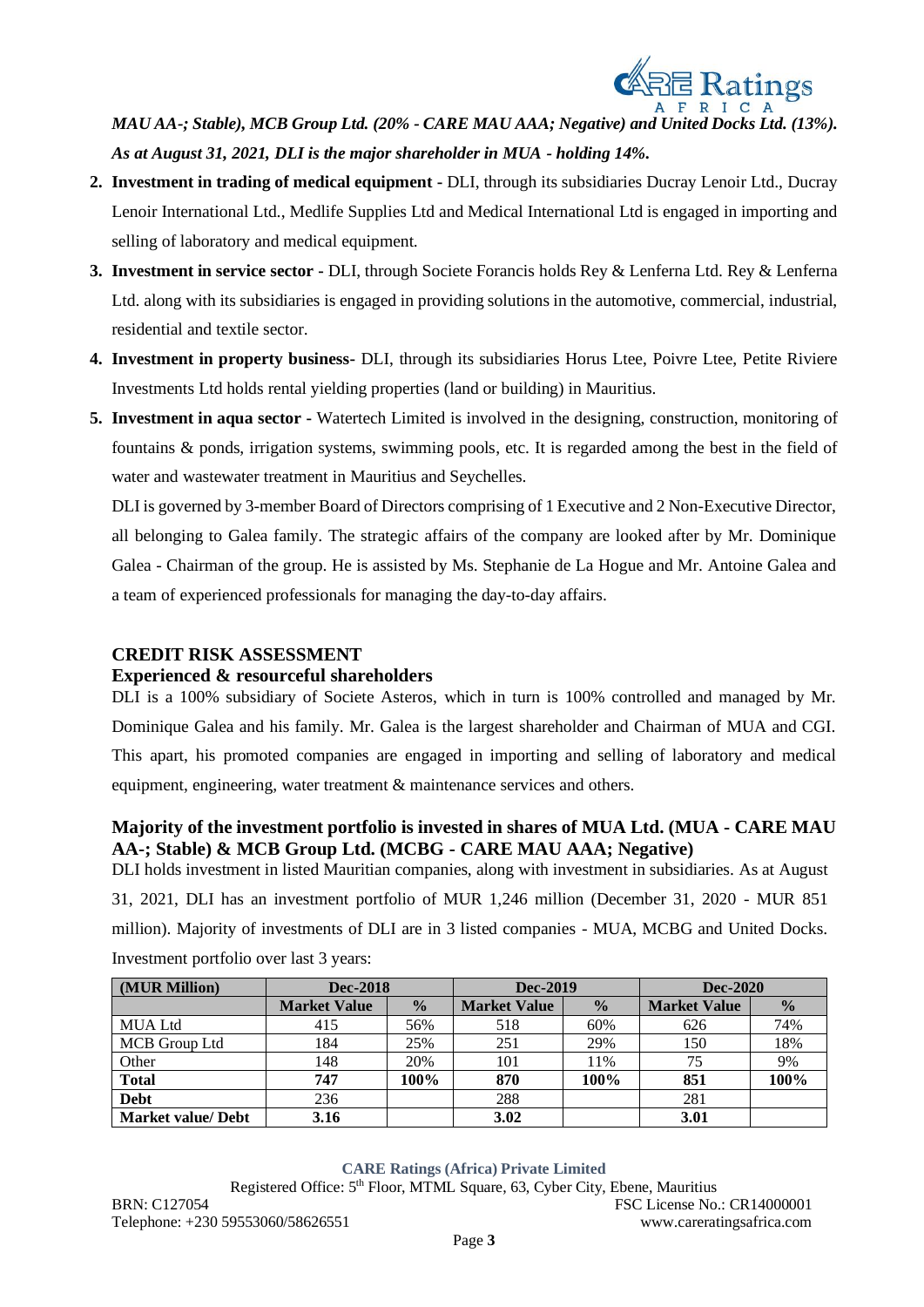

DLI's Investment portfolio has increased steadily over last few years - from MUR 747 million in FY18 to MUR 1,246 million as on August 31, 2021. Shareholding stake of DLI in MUA, MCB & United Docks for the last 3 years is as below:

| Name of the company                   | <b>MUA Ltd</b> |               |               |            |  |  |
|---------------------------------------|----------------|---------------|---------------|------------|--|--|
| Period ended,                         | <b>Dec-18</b>  | <b>Dec-19</b> | <b>Dec-20</b> | Aug- $21$  |  |  |
| Issued share capital of MUA Ltd       | 45,090,000     | 45,090,000    | 50,100,000    | 50,100,000 |  |  |
| Investment held by DLI(no. of shares) | 6.021.511      | 6,198,806     | 6,958,806     | 7,069,532  |  |  |
| % Stake of DLI in MUA Ltd             | 13.35%         | 13.75%        | 13.88%        | 14.11%     |  |  |

| Name of the company                    | <b>MCB</b> Group Ltd |               |               |             |  |  |
|----------------------------------------|----------------------|---------------|---------------|-------------|--|--|
| Period ended,                          | <b>Dec-18</b>        | <b>Dec-19</b> | <b>Dec-20</b> | Aug- $21$   |  |  |
| Issued share capital of MCB Group      | 238.683.096          | 238,900,661   | 239, 252, 238 | 239,252,238 |  |  |
| Investment held by DLI (no. of shares) | 672.315              | 786,703       | 628,103       | 880,803     |  |  |
| % Stake of DLI in MCB Group Ltd        | 0.28%                | 0.33%         | 0.26%         | 0.37%       |  |  |

| Name of the company                   | <b>United Docks Ltd</b> |            |               |            |  |  |
|---------------------------------------|-------------------------|------------|---------------|------------|--|--|
| Period ended.                         | <b>Dec-18</b>           | Dec-19     | <b>Dec-20</b> | Aug- $21$  |  |  |
| Issued share capital of United Docks  | 10.560,000              | 10.560,000 | 10.560,000    | 10,560,000 |  |  |
| Investment held by DLI(no. of shares) | 1.390.853               | .400.853   | 1.400.853     | 2.401.340  |  |  |
| % Stake of DLI in United Docks Ltd    | 13.17%                  | 13.17%     | 13.27%        | 22.74%     |  |  |

## **Satisfactory track record & profitable operation due to steady dividend received from MUA & MCBG**

DLI has a stable track record of receiving dividend from MUA and MCBG. The dividend received by DLI

in the last 3 years is as below:

| <b>Particulars</b> | 2018                   |               | 2019                   |               | 2020                   |               |
|--------------------|------------------------|---------------|------------------------|---------------|------------------------|---------------|
|                    | <b>Dividend Income</b> | $\frac{0}{0}$ | <b>Dividend Income</b> | $\frac{0}{0}$ | <b>Dividend Income</b> | $\frac{0}{0}$ |
| <b>MUA Ltd</b>     | 16                     | 69%           |                        | 63%           |                        | 87%           |
| MCB Group Ltd      |                        | 31%           | 10                     | 37%           |                        | 0%            |
| Other              | -                      |               |                        |               |                        | 13%           |
| <b>Total</b>       | 24                     | 100%          | 28                     | 100%          | 22                     | 100%          |

Over the last few years, majority of the dividend (99%) has been paid by MUA and MCB. Except for 2020, when MCB has not declared any dividend, in line with the directives issued by BOM, regarding the declaration of dividend in FY20.

# **Performance of MUA Ltd & MCB Group Ltd in Stock market over last 4 years:**

**MUA Ltd:** MUA founded on July 26, 1948, is engaged in providing both General & Life Insurance in Mauritius. MUA is listed on the Stock Exchange of Mauritius (SEM). Mauritius remains the primary market for MUA, maintaining 23% market share for general insurance and a 12% market share for life insurance. MUA ventured into East Africa in 2014 and is headquartered in Nairobi (Kenya). *MUA has a market capitalization of Mur 6 billion as at September 20, 2021*. The table below depicts last 7 years movement, in share price of MUA Ltd vis-à-vis the SEMDEX

**CARE Ratings (Africa) Private Limited**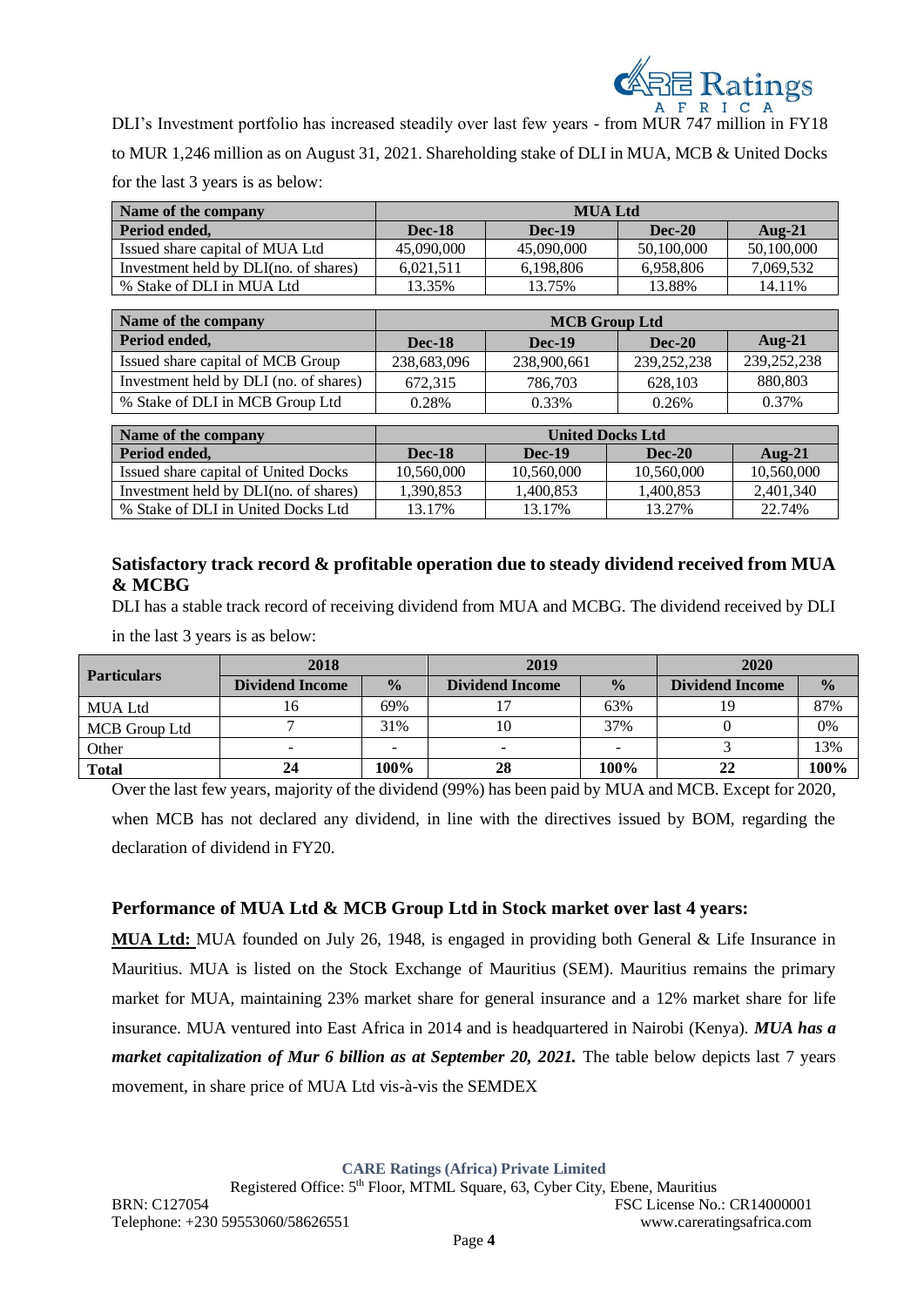







MUA- Share Price last 7 years

| $Sep-15$ | $Sep-16$                                         | $Sep-17$ | S, |
|----------|--------------------------------------------------|----------|----|
|          | Dividend declared by MIIA in last $\Delta$ year. |          |    |

| $Div$ igenti dechared o $v_i$ ivi $U_i$ r in hast $\pi$ year. |           |               |           |               |           |
|---------------------------------------------------------------|-----------|---------------|-----------|---------------|-----------|
| <b>Particulars</b>                                            | 31-Dec-17 | $31 - Dec-18$ | 31-Dec-19 | $31 - Dec-20$ | July 21   |
| Number of shares held by DLI                                  | 6.021.511 | 6.021.511     | 6.198.806 | 6.958.806     | 6.958.806 |
| Dividend declared by MUA (per share)                          | 2.59      | 2.68          | 2.82      | 2.82          | 0.80      |
| Total dividend received by DLI (MUR Million)                  |           | 16            |           | 1 Q           |           |

**MCB Group Limited:** MCBG has a successful operational track record of more than 180 years. MCBG, has a diversified ownership base of around 21,000 shareholders, with foreign shareholding accounting for around 13% of the total. Top 6 largest shareholders holding in total of 18.8% stake are - National Pensions Fund (7.0%), Swan Life Ltd (3.1%), Promotion and Development Limited (3.0%), SICOM (2.6%), Eastspring Investments (Singapore) Ltd. (1.9%) and MUA Life Ltd. (1.2%).

*As at September 20, 2021, market capitalization of MCBG was MUR 71.3 billion (Mur 65.3 Billion as at June 30, 2021) – largest market cap.* The table below depicts last 7 years movement, in share price of MCBG vis-à-vis the SEMDEX

**CARE Ratings (Africa) Private Limited**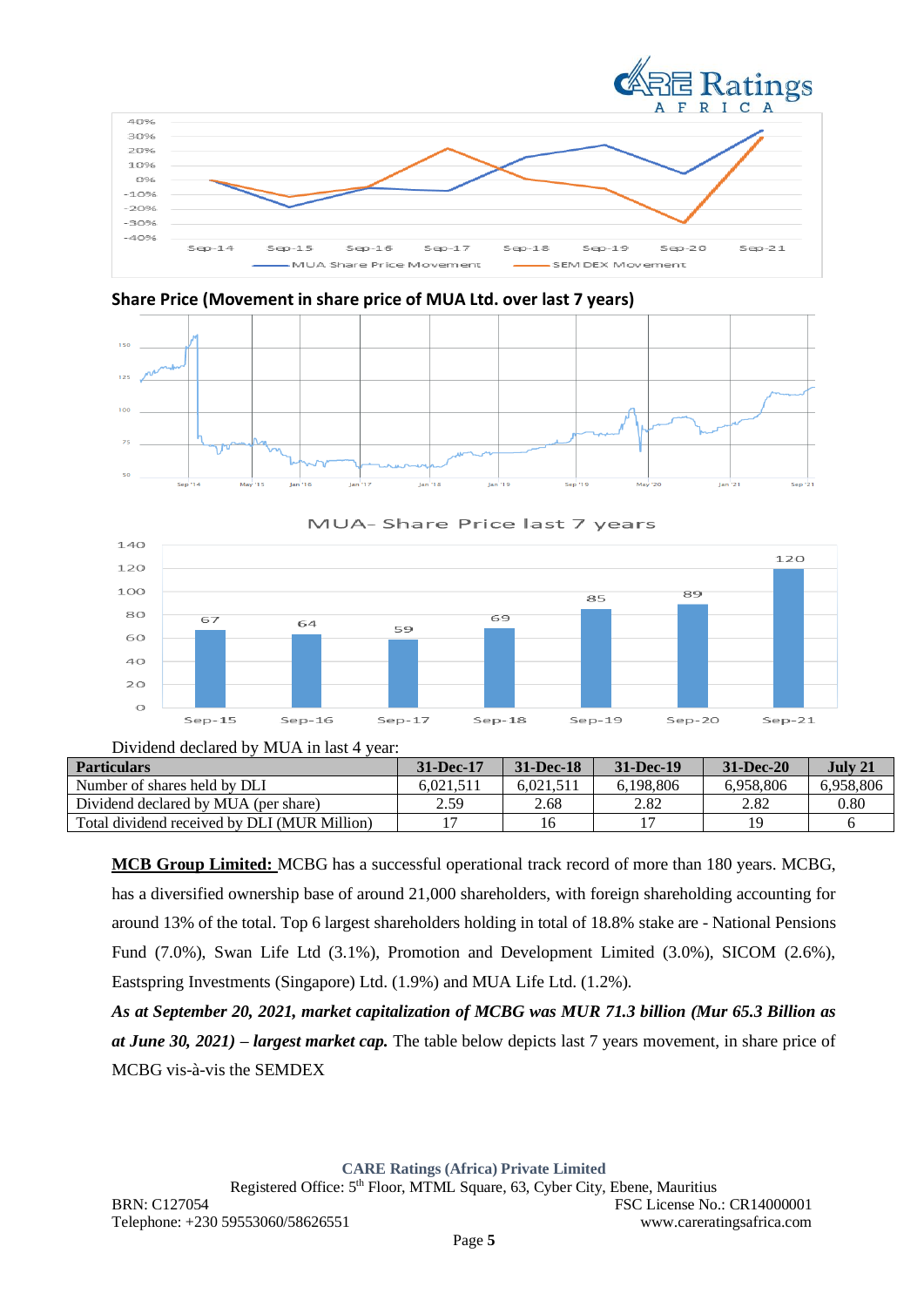

**Share Price (Movement in share price of MCBG Ltd. over last 7 years)**





Dividend declared by the company for the last 4 years:

| <b>Particulars</b>                              | 31-Dec-17 | $31 - Dec-18$ | 31-Dec-19 | $31 - Dec-20$ | July 21 |
|-------------------------------------------------|-----------|---------------|-----------|---------------|---------|
| Number of shares held by DLI                    | 672.315   | 672.315       | 786,703   | 628.103       | 870,803 |
| Dividend declared by MCBG (per share)           | 9.00      | 9.50          | 13.00     |               | 7.25    |
| Total dividend received by DLI (MUR<br>Million) |           |               | 10        |               |         |

MCBG didn't declare any dividend in CY20. In September 2020, Bank of Mauritius issued Guidelines to all Banks, with respect to, dividend payment. While MCB Bank was profitable with Capital Adequacy Ratio well above Regulatory requirement, MCB Bank didn't declare any dividend in CY20. However, post approval from BOM, MCB Bank has paid dividend to MCBG in June 2021 and MCBG has declared and paid a dividend of MUR 7.25 per share in July 2021.

# **Total value of DLI's investment in MUA & MCBG providing 2.5x share coverage against proposed Bond issue**

As on August 31, 2021, DLI holds MUR 827 million worth of shares of MUA (trading at MUR 120 at SEM as on September 22, 2021) and MUR 255 million worth of shares of MCBG (trading at MUR 305 at SEM as on September 22, 2021). Post Bond issue of MUR 600 million, part of the amount will be used to

**CARE Ratings (Africa) Private Limited**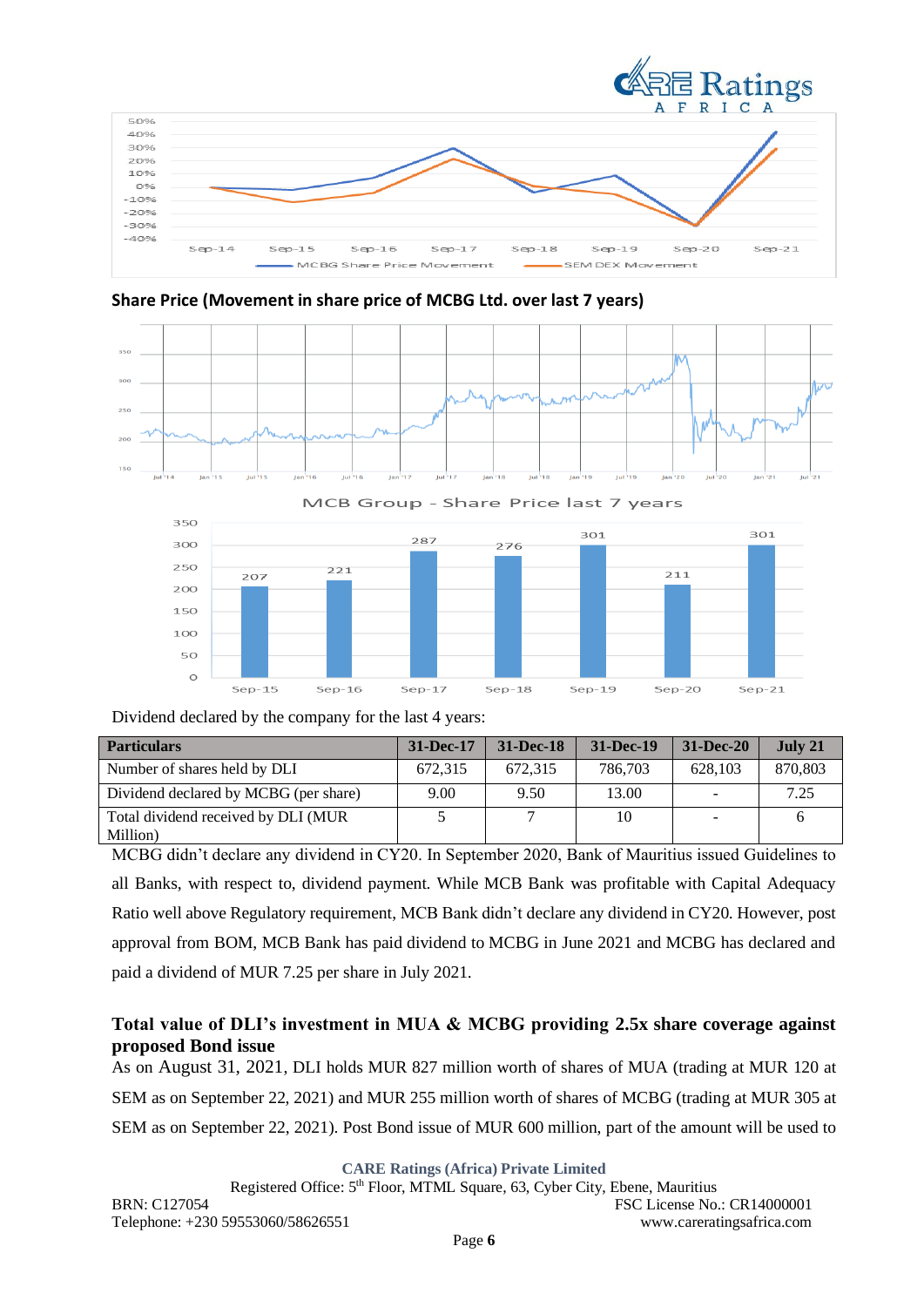

purchase additional shares in MUA and MCBG. Increase in investment value of MUA will be MUR 880 million and MCBG will be MUR 447 million. Investments in other listed companies of DLI amounts to MUR 163 million. Thus, the total investment portfolio of DLI in MUA and MCBG will be MUR 1,490 million.

**Accordingly, total value DLI's investment post bond issue will be of MUR 600 million, will provide around 2.5x cover.** 

## **Pledging of MUA and MCBG shares with 1.7x cover.**

DLI, has invested in the shares of MUA and MCB and will pledge these shares against the Bond issue of Mur 600 million. The security coverage against the Bond issue will be 1.7x. Hence, DLI will pledge shares of MCB & MUA worth MUR 1,020 million. The shares will be pledged in the ratio of 3/4th in MUA (i.e., Mur 765 million) and 1/4th in MCB (i.e., Mur 255 million). The share coverage will be monitored on a half-yearly basis by the Securities Agent and in case of shortfall it will be topped up by the company. Post 1.7x share pledge in Oct 2021, DLI will have unpledged investment portfolio of MUR 470 million - MUA shares (Mur 115 million), MCBG shares (Mur 192 million) and other investments shares (MUR 163 million) which provides cushion that in case of dip in share price on MUA and MCBG, DLI has adequate shares to top up.

## **Debt Service Reserve Account (DSRA) – equivalent to 1 year coupon payment**

DLI will maintain an Escrow Account with SBM Bank (Mauritius) Limited. DLI will hold funds to pay the expected coupon payments for the next 12 months. In case the fund is used for debt repayment, the same will be replenished within one month.

### **Stable financial position of DLI**

DLI's income depend on dividend from its investment in listed entities (mainly MUA and MCBG) and dividend paid by subsidiaries. Total income increased in FY19 due to higher dividend received from MUA and MCBG. Total Income dipped in FY20 due to nil dividend from MCBG, as restricted by the Bank of Mauritius amidst exceptional circumstances related to the pandemic. Accordingly, the PAT also dipped in FY20. Over the last few years, majority of the dividend (99%) has been paid by MUA and MCBG.

### **Stable performance of subsidiaries/associates**

DLI's major subsidiaries are Ducray Lenoir International & Ducray Lenoir Ltd. – engaged in trading of medical equipment business and Rey & Lenferna – engaged in service industry.

**CARE Ratings (Africa) Private Limited** As articulated by management, DLI will divest its stake in its medical  $\&$  services business to a new company called KASA Holdings Ltd (to be owned 100% by Societe Asteros – holding company of DLI) at a cost of Mur 196 million within 18 months from the completion of Notes Issue. As per Sale Agreement to be signed between KASA Holdings Ltd and DLI, as from FY22 DLI will receive MUR 20 million

Registered Office: 5<sup>th</sup> Floor, MTML Square, 63, Cyber City, Ebene, Mauritius BRN: C127054 FSC License No.: CR14000001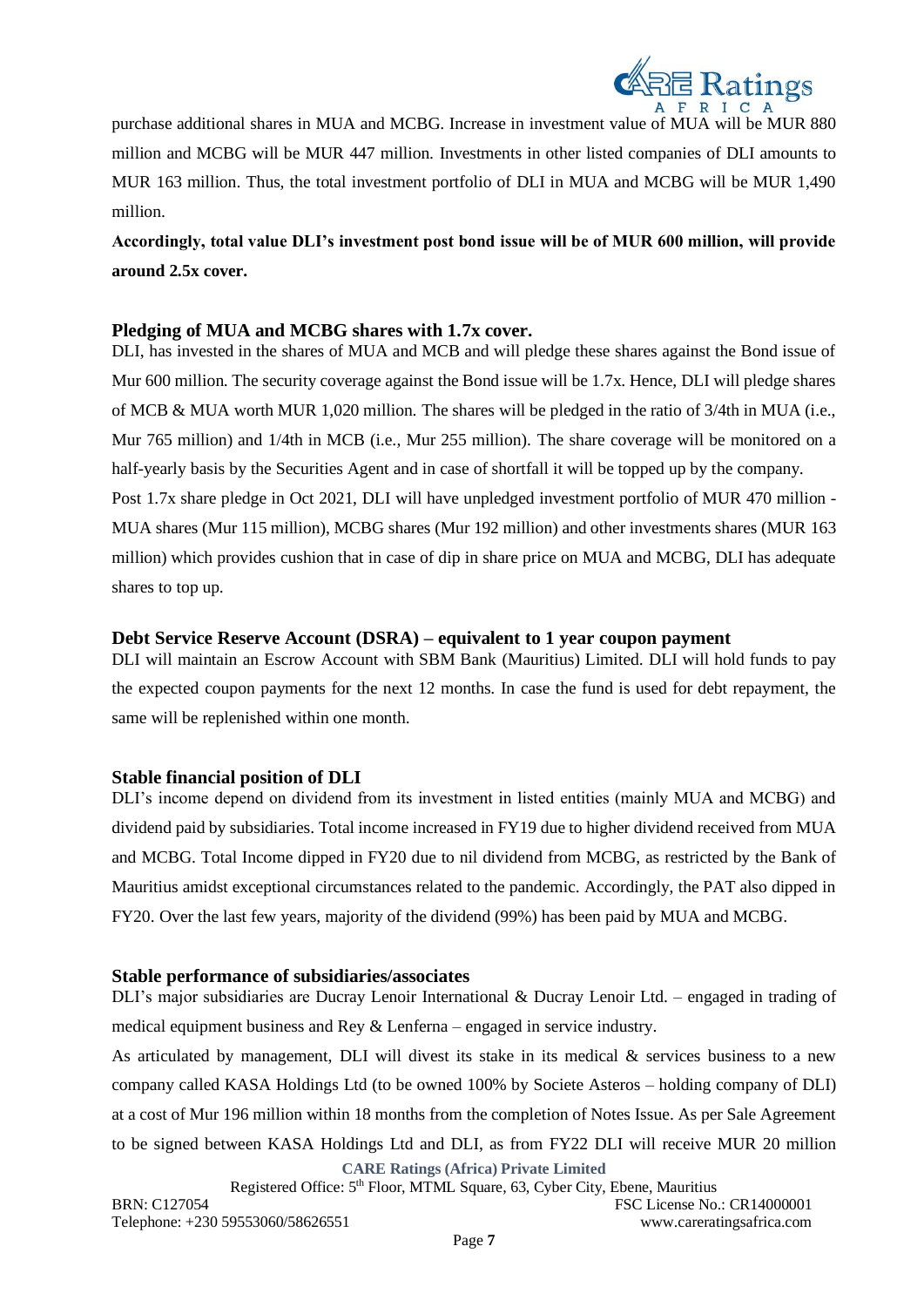

annually for next 10 years from KASA Holdings Ltd. This provides additional comfort for debt servicing of DLI going forward.

**Performance of Ducray Lenoir International, Ducray Lenoir Ltd. and Rey & Lenferna: Ducray Lenoir International Ltd ("DLIL"**), incorporated in July 2014, is engaged in field of international trade consultancy, focusing on medical equipment and components. DLI holds 89% stake in DLIL -to be transferred to KASA Holdings Ltd by December 2021. The financial performance of DLIL:-

| <b>Ducray Lenoir International (MUR Million)</b> | <b>Dec-18</b> | <b>Dec-19</b> | <b>Dec-20</b> |
|--------------------------------------------------|---------------|---------------|---------------|
| Revenue                                          | 34            | 43            | 105           |
| <b>EBITDA</b>                                    |               |               | 37            |
| PAT                                              |               |               |               |
| <b>GCA</b>                                       |               |               | 37            |
| Dividends declared and paid                      |               |               |               |
| Total Debt:                                      |               |               |               |
| Cash                                             | 10            |               | 18            |
| Tangible Net worth                               |               |               |               |

**Ducray Lenoir Limited ("DLL")**, incorporated in 1956, is engaged in the import and export of laboratory and medical equipment and other related consumables. Ducray Lenoir Ltd is a 88.89% subsidiary of DLIto be transferred to KASA Holdings Ltd by December 2021. The financial performance of DLL:-

| <b>Ducray Lenoir Ltd (MUR Million)</b> | <b>Dec-18</b> | <b>Dec-19</b> | $Dec-20$ |
|----------------------------------------|---------------|---------------|----------|
| Revenue                                | 257           | 281           | 479      |
| <b>EBITDA</b>                          | 6             | 25            | 98       |
| Interest expense                       |               | 2             | 3        |
| <b>PAT</b>                             | 0             | 12            | 71       |
| <b>GCA</b>                             | 4             | 22            | 82       |
| Dividends declared and paid            | 0             | $\theta$      | 25       |
| <b>Total Debt</b>                      | 13            | 56            | 52       |
| Tangible Net worth                     | 63            | 84            | 111      |
| EBIDTA margin (%)                      | 2.2           | 8.7           | 20.4     |
| PAT margin (%)                         | 0.1           | 4.2           | 14.9     |
| Gearing $(X)$                          | 0.2           | 0.7           | 0.5      |
| <b>Total Debt/EBITDA</b>               | 2.3           | 2.3           | 0.5      |
| Interest coverage                      | 4.0           | 11.3          | 35.6     |

**Rey & Lenferna Limited ("R&L")** is a private limited company incorporated in 1940. The company through its subsidiaries offer a wide variety of services and products, including solutions in the automotive, commercial, industrial, residential and textile sectors. DLI holds 26% stake in R&L -to be transferred to KASA Holdings Ltd by December 2021. The financial performance of R&L:-

| <b>REY &amp; Lenferna (MUR Million)</b> | <b>Dec-18</b> | <b>Dec-19</b> | <b>Dec-20</b> |
|-----------------------------------------|---------------|---------------|---------------|
| <b>Total Income</b>                     | 1,214         | 1309          | 1,484         |
| <b>EBITDA</b>                           | 110           | 111           | 165           |
| Interest                                | 17            | 21            | 14            |
| PAT                                     | 59            | 38            | 94            |
| <b>GCA</b>                              | 93            | 94            | 145           |
| Dividend                                | 20            | 25            | 100           |
| Equity share capital                    | 143           | 143           | 143           |
| Tangible net worth                      | 504           | 521           | 505           |

**CARE Ratings (Africa) Private Limited** Registered Office: 5<sup>th</sup> Floor, MTML Square, 63, Cyber City, Ebene, Mauritius BRN: C127054 FSC License No.: CR14000001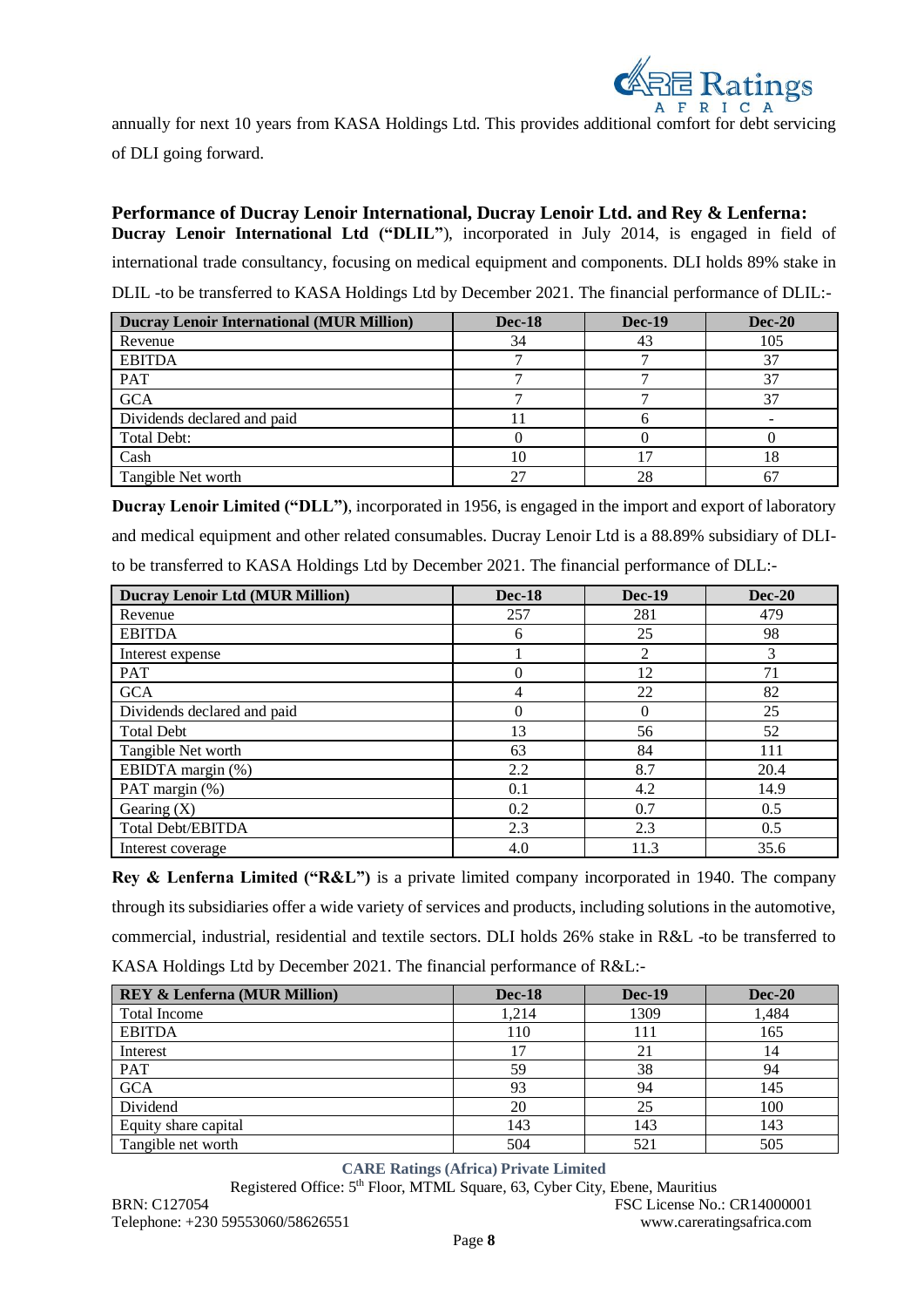

| <b>REY &amp; Lenferna (MUR Million)</b> | <b>Dec-18</b> | <b>Dec-19</b> | <b>Dec-20</b> |
|-----------------------------------------|---------------|---------------|---------------|
| Total debt                              | 740           | 327           | 227           |
| Cash & Bank                             | 115           | 14            | 85            |
| <b>EBIDTA</b> Margin                    | 9.1           | 8.7           | 10.9          |
| PAT/Total income                        | 4.9           | 2.9           | 6.4           |
| <b>RONW</b>                             | 11.8          | 7.4           | 18.4          |
| Overall gearing                         | 1.5           | 0.6           | 0.4           |
| Interest coverage                       | 0.2           | 0.2           | 0.1           |
| Total debt/ GCA                         | 8.0           | 3.5           | 1.6           |

#### **Industry**

#### **General Insurance business in Mauritius**

In Mauritius there are 15 General Insurance companies, which generated a gross-premiums of MUR 10.3 billion and net premiums of Mur 9.1 billion in CY19. The key players in general insurance are Swan General (30%), MUA (23%), Eagle Insurance (12%) and SICOM (10%). Motor insurance made up the lion's share of general insurance business, accounting for 74% of total policies. Motor and Accident & Health segment is shared between 13 insurers, the major players being Swan (30%), MUA (21%), SICOM (9%), Mauritius Eagle (9%), Phoenix insurance (7%), NIC (5%) and New India insurance (5%). Property (14%), Miscellaneous (6%), Liability (6%), Engineering (3%), Transportation (5%) and Guarantee (<1%) insurance make up the remaining general insurance business. While number of Guarantee and Accident  $\&$ Health insurance policies grew by 17% and 26% respectively, the total number of general insurance policies witnessed a 1.3% increase from 2018 to 2019 mainly on account of less transportation (-19%) and Engineering and Liability (-10%) insurance policies.

#### **Banking Industry**

As on June 30, 2020, 20 banks were licensed by the Bank of Mauritius, of which 5 were local banks, 9 were subsidiaries of foreign banks, 1 is a joint venture, 4 were the branches of foreign bank and 1 private bank. The Mauritius banking sector is dominated by 2 large banks Mauritius Commercial Bank (MCB Bank) and State Bank of Mauritius (SBM).

The banking industry has remained characterised by an excess liquidity situation (MUR 70 billion in September 2021), while banking operators have continued to display low non-performing loan ratio (6.2% in September 2020) in the face of the challenging context.

Like most economies worldwide, the Mauritian economy was impacted by the ramifications of the COVID-19 pandemic since early 2020. Almost all industries witnessed a downturn, with the most impacted being the high-contact intensive sectors such as hospitality, arts, entertainment and recreation and cosmetics. The uncertainty associated with the pandemic has, in turn, affected the banking sector.

On the heels of the COVID-19 shock, the Government of Mauritius took several measures to support households and economic operators. The Key Repo Rate was slashed successively to stand at 1.85% in April 2020 (2.85% in March 2020 and 3.35% in August 2019). Overall, the Mauritian economy contracted by 14.7% in 2020 - as gauged by GVA at basic prices – in the wake of the ramifications of the COVID-19 pandemic. As for FY 2020/21, nationwide economic growth is projected to contract in view of the downturn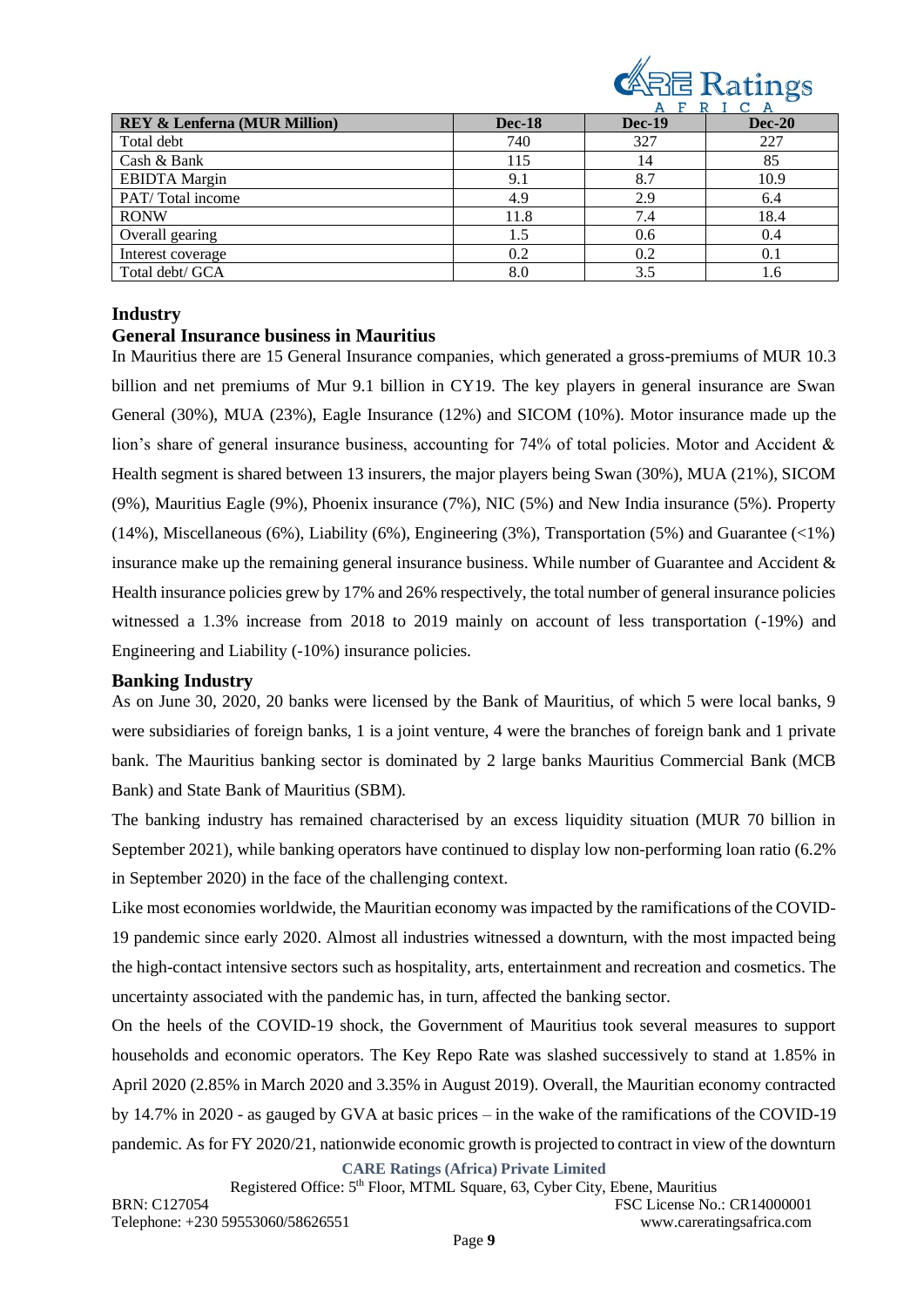

in the tourism sector amidst the pandemic. That said, the financial and insurance activities is set to post a resilient outcome, while construction of large-scale infrastructure projects has picked up. It is worth noting that this is the first contraction in GDP since 1980. Of note, the domestic economy had expanded by 3% in 2019 (3.8% in 2018).

#### **Prospects**

The prospects of Ducray Lenoir (Investments) Ltd depends on the following:

- Projected and timely payment of Dividend by MUA Ltd and MCB Group Ltd
- Timely payment of sale of investment proceeds from KASA Holdings Ltd.

The rating is sensitive to the operational and financial performance of MUA Ltd, MCB Group Ltd, and various subsidiaries/associates.

CRAF will continuously monitor the dividend payment by MUA and MCB and payment of sale proceeds by KASA Holdings Ltd. Any additional debt over and above the proposed bond issue of MUR 600 million in DLI and any debt funding in KASA Holdings Ltd affecting DLI's ability to service debt, will trigger a review.

| <b>Financial Performance - Ducray Lenoir (Investments) Limited</b> | <b>MUR</b> Million |               |          |
|--------------------------------------------------------------------|--------------------|---------------|----------|
| For the year ended as on                                           | <b>Dec-18</b>      | <b>Dec-19</b> | $Dec-20$ |
| Dividend from MUA Ltd.                                             | 16                 | 17            | 19       |
| Dividend from MCBG                                                 | 7                  | 10            |          |
| <b>Total Income</b>                                                | 24                 | 28            | 23       |
| <b>EBIDTA</b>                                                      | 23                 | 27            | 22       |
| Interest                                                           | 13                 | 16            | 14       |
| <b>PBT</b>                                                         | 10                 | 11            | 8        |
| <b>PAT</b>                                                         | 10                 | 11            | 8        |
| Gross Cash Accruals (GCA)                                          | 10                 | 11            | 8        |
| Equity share capital                                               | 136                | 136           | 136      |
| Tangible net worth                                                 | 667                | 754           | 732      |
| Total debt                                                         | 236                | 288           | 281      |
| Cash inflow from KASA Holdings Ltd                                 |                    |               |          |
| PAT / Total income (%)                                             | 41.8               | 39.2          | 33.7     |
| Market value of investments/Debt                                   | 3.16               | 3.02          | 3.01     |
| <b>RONW</b>                                                        | 1.6                | 1.5           | 1.1      |
| Overall gearing ratio                                              | 0.35               | 0.38          | 0.38     |
| Interest coverage (times)                                          | 1.8                | 1.7           | 1.6      |
| Total debt/EBIDTA                                                  | 10.31              | 10.67         | 13.03    |

#### **Adjustments**

- 1. Tangible net worth is calculated by netting off revaluation reserve, and non-purchased intangible assets from total equity.
- 2. Gross Cash Accruals (GCA) is calculated as PAT+ Depreciation + deferred tax+ other non-cash expenditure.
- 3. Overall Gearing ratio is calculated as total debt (long term and short-term debt)/Tangible Networth.

**CARE Ratings (Africa) Private Limited**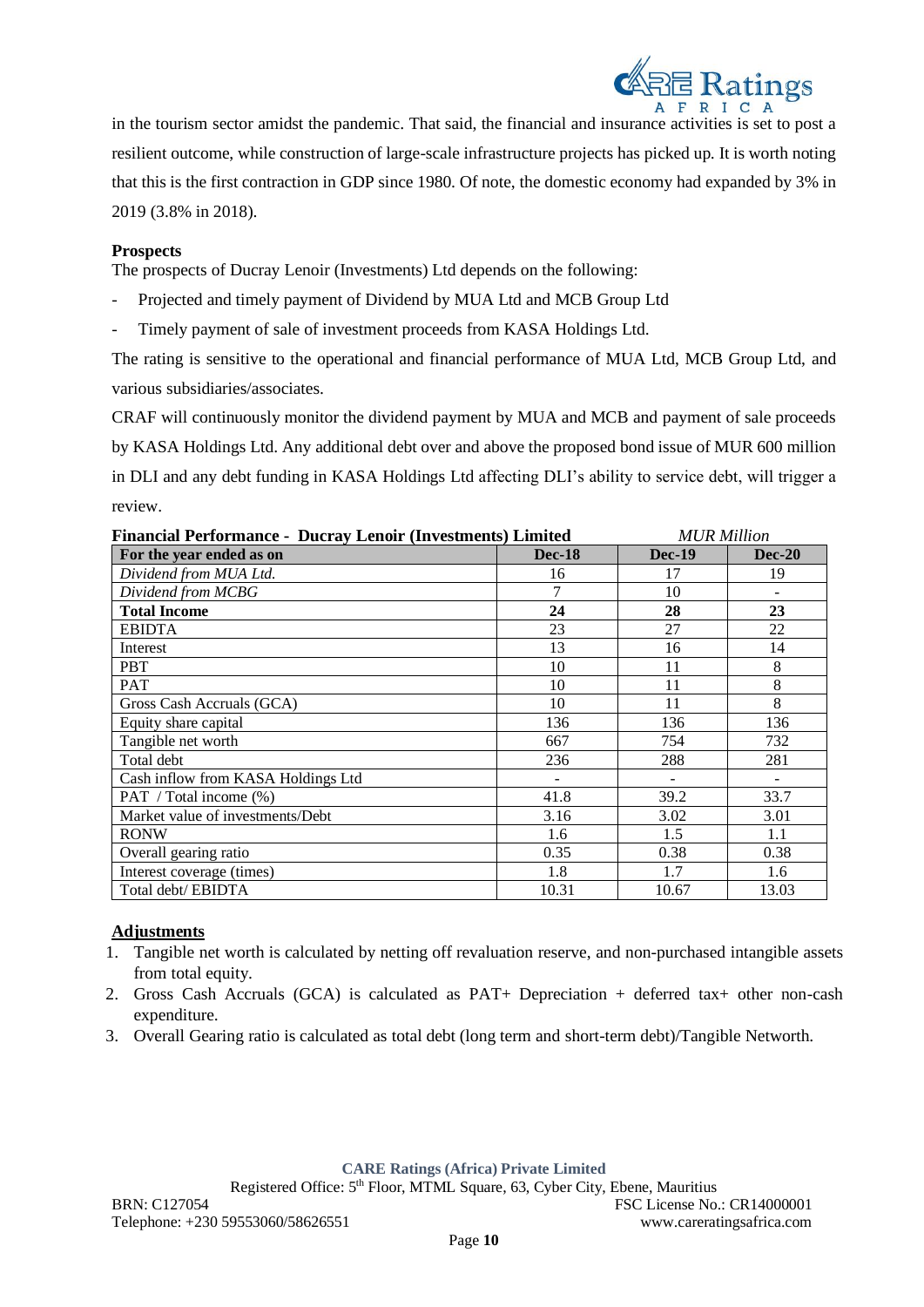

| <b>Annexure I</b>                                      |  |  |
|--------------------------------------------------------|--|--|
| <b>Details of Instrument - Proposed Long-term Bond</b> |  |  |

| <b>Issuer</b><br>Ducray Lenoir (Investment) Ltd<br><b>Issue Size</b><br>MUR 600 million<br>Proceeds from the Bond issue will be partly utilized to repay the outstanding banking facilities and partly          | <b>Terms</b>   |
|-----------------------------------------------------------------------------------------------------------------------------------------------------------------------------------------------------------------|----------------|
|                                                                                                                                                                                                                 |                |
|                                                                                                                                                                                                                 |                |
| to increase stake in MCB Group Ltd ("MCBG") & MUA Ltd ("MUA")                                                                                                                                                   | <b>Purpose</b> |
| <b>Mauritian Rupee</b><br><b>Currency</b>                                                                                                                                                                       |                |
| <b>Tenure</b><br>7 years                                                                                                                                                                                        |                |
| October 21, 2021<br><b>Expected Issue date</b>                                                                                                                                                                  |                |
| <b>Indicative Interest Rate and Repayment</b>                                                                                                                                                                   |                |
| <b>Interest Commencement Date</b><br>October 21, 2021                                                                                                                                                           |                |
| $\overline{6^{th}}$ year (FY27)<br>$7th$ year (FY28)<br>Year                                                                                                                                                    |                |
| MUR 400 million<br>MUR 200 million<br>Amount                                                                                                                                                                    |                |
| 4.05% p.a.<br>4.20% p.a.<br>Indicative interest rates (fixed)                                                                                                                                                   |                |
| <b>Interest Payment</b><br>Semi Annually (April and October)                                                                                                                                                    |                |
| Investors (Indicative)<br>ABC Banking Corporation Ltd (Mur 200 million) and SBM Bank (Mauritius) Ltd (Mur 400 million)                                                                                          |                |
| <b>Provisions related to Secured notes</b>                                                                                                                                                                      |                |
| Security<br>Pursuant to and in accordance with the terms and conditions of the Security Agreements, the Issuer will                                                                                             |                |
| provide for the Notes to be secured with security. As per Private Placement Memorandum -                                                                                                                        |                |
| <b>SCR means</b> the share coverage ratio obtained by dividing: (i) the market value of shares owned by                                                                                                         |                |
| the issuer that are subject to the Security Agreements based on the 15-day volume-weighted average                                                                                                              |                |
| price as at the end of the trading day on the AC Calculation Date; with (ii) the aggregate of: (x) the                                                                                                          |                |
| interest that has accrued (but is not yet payable) in respect of all Notes governed by the Pricing                                                                                                              |                |
| Supplement that are in issue on that AC Calculation date; and (y) the Final Redemption Amounts                                                                                                                  |                |
| that is likely to be payable by the issuer in respect of all Notes governed by the Pricing Supplement                                                                                                           |                |
| that are in issue on that AC Calculation Date.                                                                                                                                                                  |                |
| Security cover of 1.7x at all times during the tenure of the Bond. DLI will pledge shares of MUA<br>2.                                                                                                          |                |
| and MCBG worth Mur 1,020 million. These shares, held in Central Depository & Settlement Co.                                                                                                                     |                |
| Ltd. (CDS) account, will be pledged in favour of the Investors and the pledge will be registered on                                                                                                             |                |
| behalf of the Investors with CDS.<br>3.<br>Security cover to be monitored by the Investors on coupon payment date i.e., every six months. If                                                                    |                |
| the share price drops and the security cover falls below 1.7x the Investors will inform the Issuer<br>during the next coupon payment date. Adjustment to be made by the Issuer within the following             |                |
| month. Issuer will provide a compliance statement confirming compliance with these actions.                                                                                                                     |                |
| 4. If the SCR is more than 1.7x on a FC Calculation date, the Issuer shall have the right to request the                                                                                                        |                |
| Noteholder(s) to release such number of Pledged shares such that after such release, the SCR will<br>be no less than 1.7x.                                                                                      |                |
| Power of Attorney will be provided by the Issuer to the Investors. This will enable the Investors to<br>5.<br>sell shares if the designated Account is not funded on T-4 months (for Tranche A MUR 200 million) |                |
| and T-6 months (for Tranche B MUR 400 million) to maturity.                                                                                                                                                     |                |
| Initial ratio of security pledged will be 3/4 <sup>th</sup> MUA shares and 1/4 <sup>th</sup> MCBG shares.<br>6.                                                                                                 |                |
| Post share pledge in Oct 2021, DLI will have unpledged investment portfolio of MUR 470 million<br>- MUA shares (Mur 115 million), MCBG shares (Mur 192 million) and other investments shares                    |                |
| (MUR 7 million) available for top up.                                                                                                                                                                           |                |
| <b>Escrow Account with SBM Bank Mauritius Limited-</b> One years' worth of coupon payment (MUR 24-                                                                                                              |                |
| 25 million) will be held in an Escrow Account to cover coupon payments. If at any time during the Bond's                                                                                                        |                |
| tenor the funds in the escrow account are utilised to pay any coupon, the same must be replenished, within                                                                                                      |                |
| one month, from dividend income and annual Mur 20 million receivable from KASA Holdings Ltd.                                                                                                                    |                |
| Issuer will have the option to call the bonds at any coupon payment date from 4 <sup>th</sup> coupon payment.<br><b>Call option</b>                                                                             |                |
| DTOS Registry Services Ltd.<br>Registrar                                                                                                                                                                        |                |
| <b>Financial Covenants (FC)</b><br>1.<br>The Issuer will maintain an interest coverage ratio of 1.5x                                                                                                            |                |
| If the funds for payment on maturity are not available - 4 months before maturity for Mur 200 million<br>2.                                                                                                     |                |
| issue and 6 months before maturity for Mur 400 million issue, Investor may start selling the shares                                                                                                             |                |
| (pledged in favour of investors).                                                                                                                                                                               |                |
| Issuer will not be able to buy more shares if the escrow account is not fully funded.<br>3.                                                                                                                     |                |

**CARE Ratings (Africa) Private Limited**